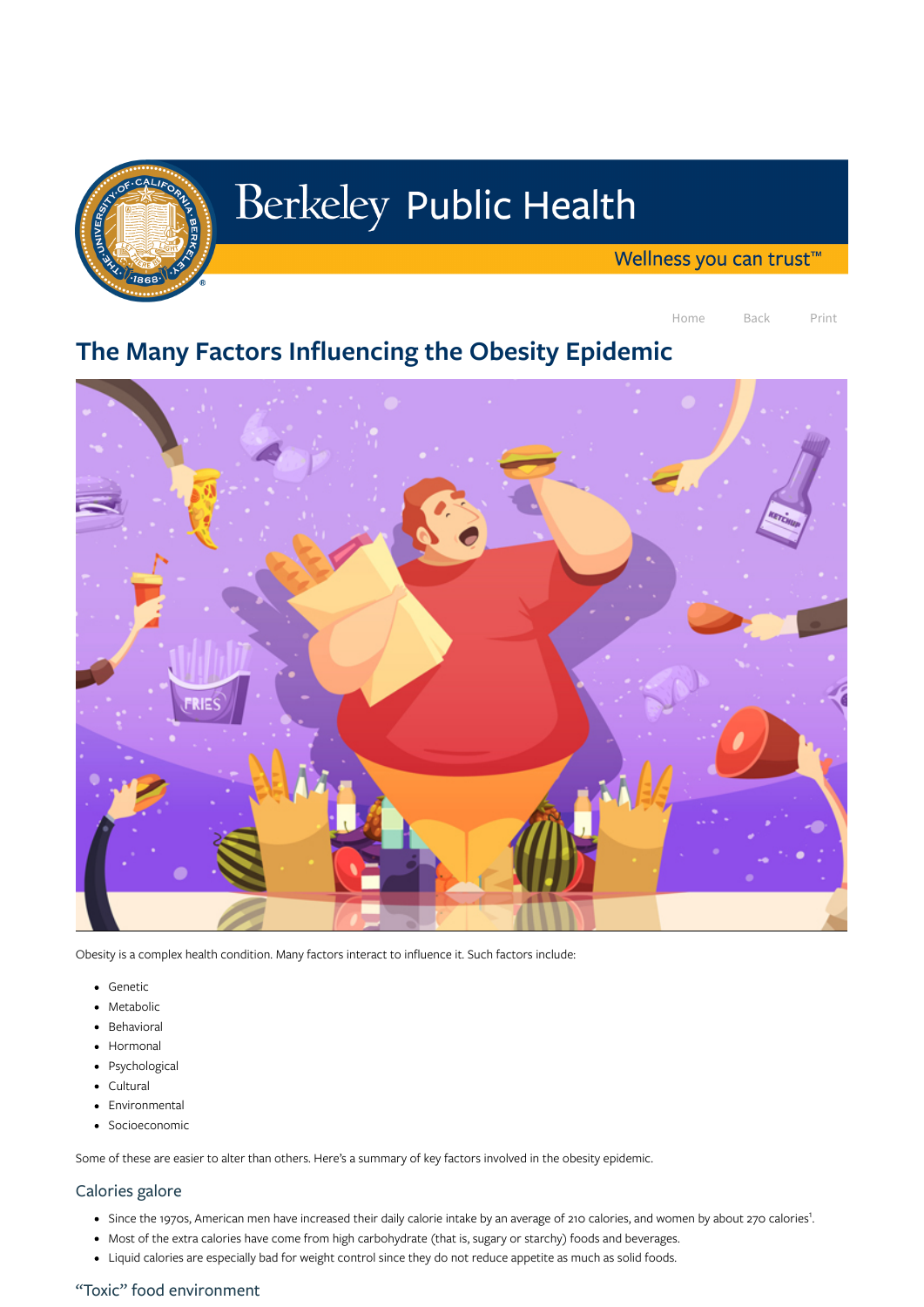- One reason for our increased calorie intake is that we are surrounded by inexpensive, energy-dense food. And it is often sold and served in oversized portions.
- It isn't simply that food companies profit by selling us more food. It is that people have gotten used to the abundance of cheap food and expect to find it everywhere.
- This calorie glut is made possible largely by government subsidies for wheat, soy, and especially corn. These are key ingredients in "junk" food and in feed for cattle and pigs.
- Other contributors to our higher calorie intake include:
	- Increased and cheaper output from factory farming.
	- Improvements in food palatability. Thanks to added sugar, fat, and sodium and manipulating texture and other food qualities.
	- Marketing by the food industry.
- Americans now spend a smaller share of their income on food than any society in history or anywhere else in the world. Yet we get more "empty" calories for it<sup>2</sup>.
- This has fueled over consumption of high calorie fare such as:
	- Fast food
	- Corn fed beef and pork
	- Packaged snacks
	- Ready-to-eat meals
	- Soft drinks

- Americans eat too much sugar.
- Sugar is a major player in the obesity epidemic.
- Sugars found naturally in foods such as fruit (mostly fructose) and milk (lactose) are not the problem.
- The culprit is the sugar liberally added to so many foods. Sugar is added to not only candies and cookies, but also staples like pasta sauces, ketchup, canned baked beans, and breakfast cereals.
- On average, we consume about 90 grams of added sugar a day. That is 22 teaspoons! All that sugar adds up to 350 calories per day. One third of the sugar we consume is from soft drinks.
- The fructose in that added sugar may be a particular problem.
- Research suggests that high intake of fructose can have:
	- Adverse effects on blood cholesterol and triglycerides
	- Worsen blood sugar control that can lead to diabetes
	- Promote abdominal fat gain

#### Sugar overload

#### Less home cooking

- Longer average work hours and more two worker households mean less time for home cooked meals.
- Meals prepared from scratch tend to be more healthful and lower in calories than packaged or ready-to-eat foods.
- In the past few decades Americans have been eating more meals in restaurants.
- Studies have found that restaurant fare (whether fast food or fine cuisine) tends to be higher in calories than home cooked meals. This is largely because it's served in such oversized portions.
- Not surprisingly, research has linked frequent eating out to increased body weight.

#### Too much sit-down time

- Americans are much less physically active, on average, than they were in the past. Major culprits include the:
	- Increasingly sedentary nature of many forms of work
	- Dramatically increased time spent sitting in cars, watching TV, and using computers
	- Lack of daily physical activity in most schools
- Burning fewer calories means storing more of them as body fat. And, in turn, obesity and its poor health effects discourage many people from exercising and staying active.
	-
- For most obese people, both exercise and diet are needed for long-term weight loss.

#### Social norms pull us to opposite extremes

- Your social network is a good predictor of whether you will be obese or not.
- It's not just that obese people hang out together. But also that thinner people who have many obese friends are much more likely to become obese themselves over the long term<sup>3</sup>:
	- Obesity risk increases by nearly 60% when a person has a friend who becomes obese and by about 40% when a sibling or spouse becomes obese.
	- People of the same sex have a greater influence on each other's weight than those of the opposite sex.

#### **Genetics**

- Obesity offers a good example of genes interacting with lifestyle and environment.
- It's clear that obesity runs in families:
	- If you have an obese parent, there's a good chance you'll become obese too.
	- With two obese parents, the risk is even greater.
- In part, genes play a large role in aspects of weight regulation, such as metabolic rate. This is the rate at which we burn calories when at rest and during activity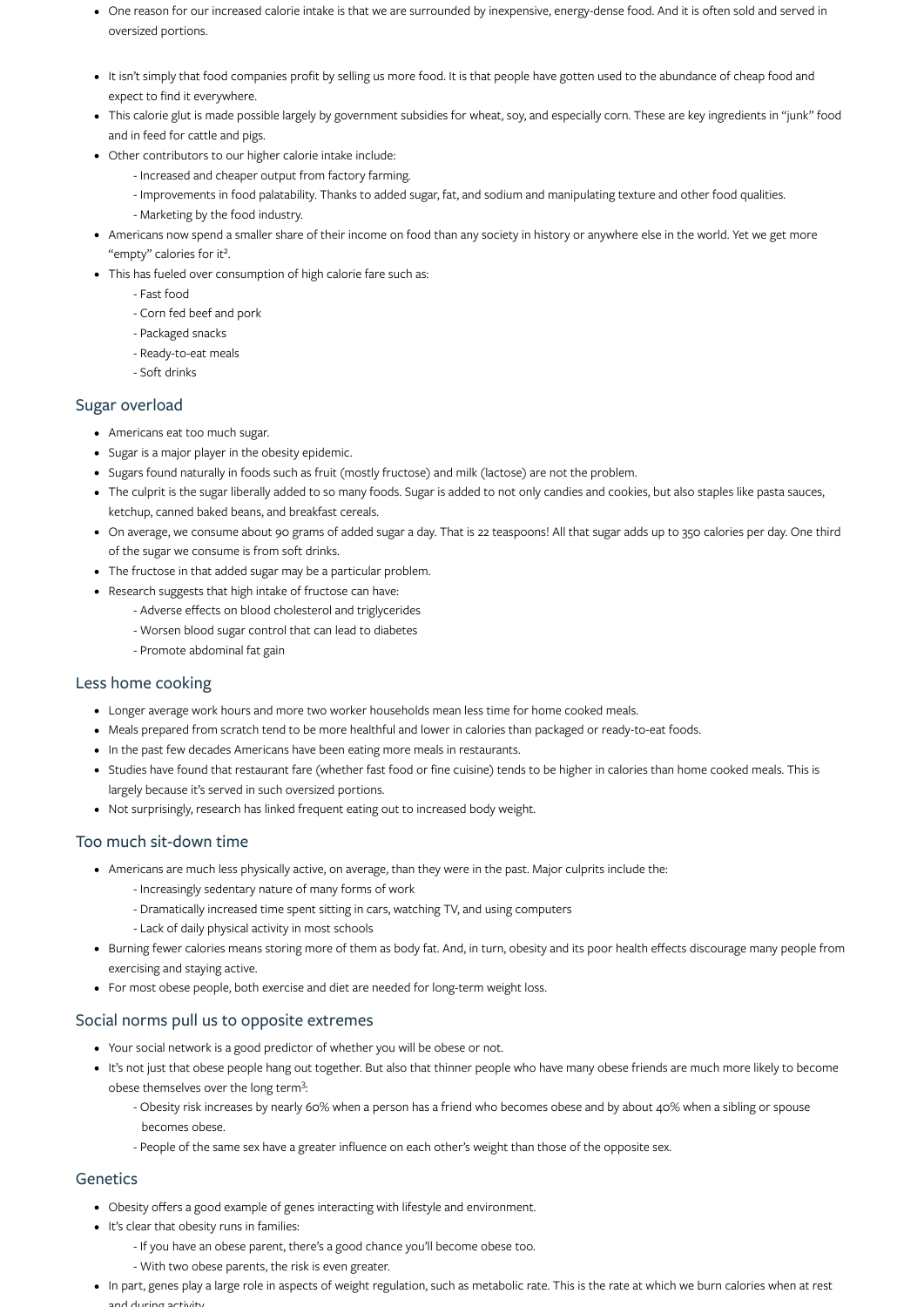- and during activity.
- Certain genes may also disrupt appetite control systems in the brain. For instance, they can affect signals to the brain about hunger and satiety.
- Scientists have found more than 1,000 genes that affect metabolism and weight-related behavior. This can help explain why:
	- Some people have an easier time staying thin
	- While others continually struggle with weight gain
	- Some people do better on a low-carb diet and others on a low-fat diet
- What you eat and how active you are matter too, of course. However, genetics influence your preferences for various foods and exercise and how your body responds metabolically.

# **Epigenetics**

- Genetics may help to explain why one person becomes fat while another does not. But it doesn't explain the obesity epidemic. Human genetic makeup hasn't changed much during the past few generations.
- Here's where epigenetics comes into play. This involves changes in gene expression that can occur during a lifetime. Such changes are in response to outside influences and can then be passed along to offspring.
- For example, a mother's diet, weight, lifestyle, and environmental exposures before and during pregnancy can cause epigenetic changes that alter her child's risk of obesity.
- Parents also pass on or nurture other weight-related tendencies by example:
	- Eating patterns
	- Attitudes about exercise
- Your place on the social ladder also influences your health, habits, and body weight.
- For example, obesity is more common among poorer people than among the wealthier.

## Are gut microbes to blame for bigger guts?

- Research has linked the trillions of microorganisms in our colon to many aspects of our health, including body weight.
- Animal studies have found that the make up of microbial populations in the colon influences:
	- Energy metabolism
	- How carbohydrates and fats are digested
- This in turn affects the risk of obesity.
- These microbes vary from person to person. They are influenced by factors including:
	- Genetic
	- Dietary
	- Environmental
- Some research suggests that antibiotics, especially when given to children, may alter gut bacteria in ways that have long-term effects on body and weight.

### Sleep: another reason to get your zzz's

- Many studies over the past few years have linked not enough sleep to an increased risk of obesity in a number of ways.
- Some have found that it can undermine efforts to control weight. People on diets tend to be more successful when they get enough (but not too much) sleep.
- Other studies find that decreased sleep can lead to:
	- Poorer eating habits
	- Greater calorie intake
	- Lower metabolic rate
	- Increased abdominal fat
- But the relationship between sleep and metabolism is complex, and reduced sleep can affect people differently.

# Inflammation and insulin resistance

- Chronic inflammation in the body can be both a cause and an effect of insulin resistance and obesity.
- For example, inflammation can contribute to insulin resistance, which in turn may promote obesity.
- Obesity worsens insulin resistance and increases chronic inflammation.
- Inflammation, obesity, and insulin resistance reinforce one another, often resulting in type 2 diabetes.  $\bullet$
- Being sedentary and having an unhealthy diet promotes inflammation and insulin resistance, as well as obesity.

References:

1. Earl Ford. American Journal of Clinical Nutrition, April, 2013. 2. Roland Sturm. CA: A Cancer Journal of Clinicians, September, 2014. 3. Nicholas Christakis. New England Journal of Medicine, July, 2007.

© 2021 Owned by or licensed from The Regents of the University of California